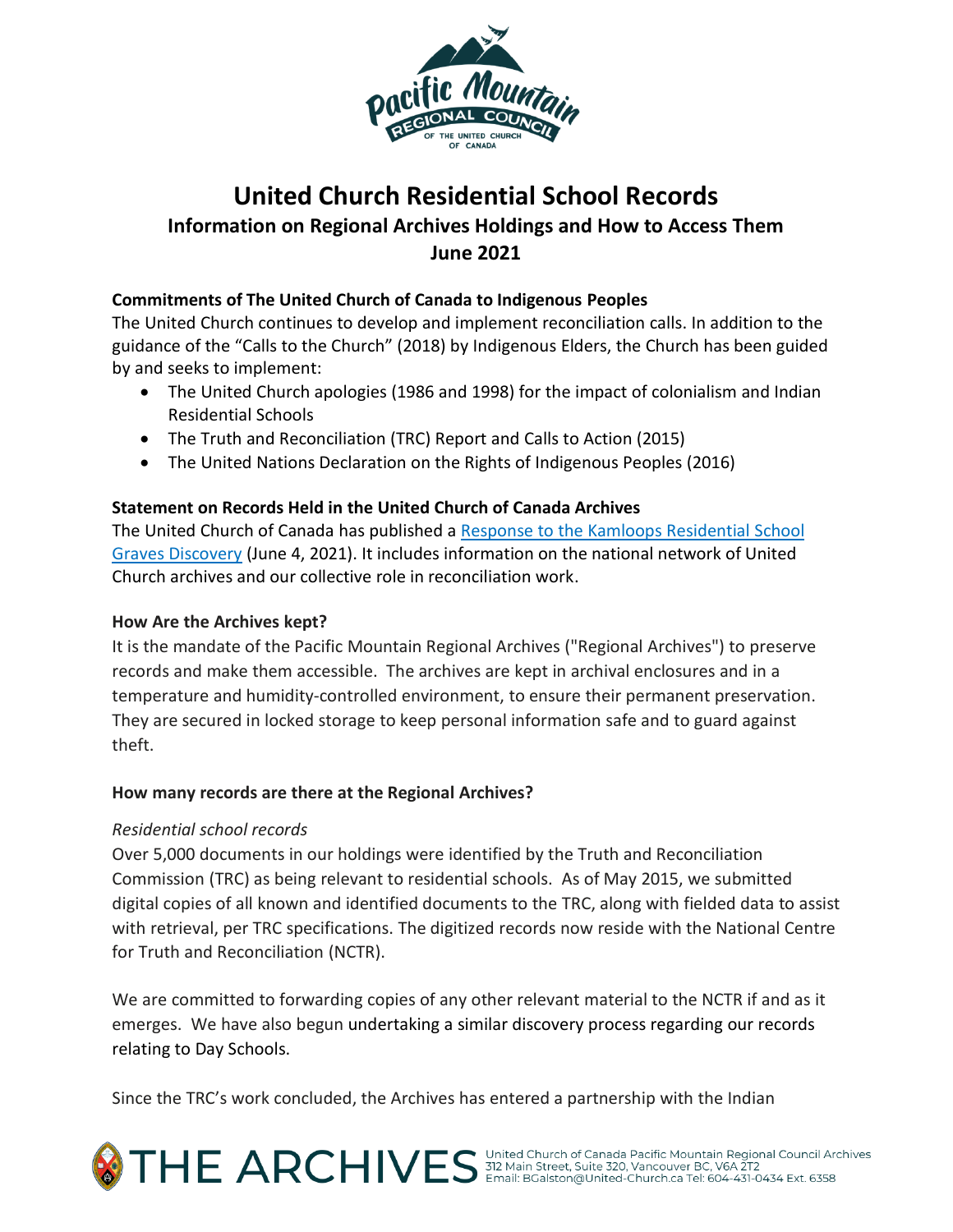Residential School History & Dialogue Centre (IRSHDC) at UBC. We have provided digital copies of all photographs and will continue working with IRSHDC on further digitization projects and exhibits to promote the work of reconciliation.

## **Accessing Residential School Records**

The United Church has maintained a policy of "open archives" for records relating to residential schools, even prior to the Indian Residential School Settlement Agreement (2007) and the Truth and Reconciliation Commission (2008-2015).

We continue to provide access in several ways:

- In-person, offering a place of sanctuary and reflection in our Vancouver Downtown Eastside location
- Providing research services for those unable to visit in person
- Serving as a liaison with our national United Church Archives and partner organization, IRSHDC

The Regional Archives actively supports accessibility for all – in particular, Indigenous peoples and other cultural groups represented in the Archives.

Here are several specific ways for researchers to gain access to residential school holdings and related information:

- Email the Regional Archivist: bgalston@united-church.ca or phone 604-431-0434 / 1- 800-934-0434, ext. 6358, to provide details of your research so the archivist can assist you.
- [Consult](https://thechildrenremembered.ca/) the NCTR [archives](https://thechildrenremembered.ca/) for the most comprehensive collections, church records, and federal government records related to residential schools.
- The Children [Remembered](http://thechildrenremembered.ca/) is a website originally created in 2010 in preparation for TRC events, to make archival photographs and school histories available.
- Consult the Indian [Residential](https://collections.irshdc.ubc.ca/index.php) School History & Dialogue Centre to gain access to digital objects from many partner organizations, including The United Church of Canada.
- Consult the national United Church Archives' [Reference](https://www.unitedchurcharchives.ca/wp-content/uploads/2018/02/Public-Guide-to-Residential-Schools_2016.pdf) Guide to Records Relating to [Residential](https://www.unitedchurcharchives.ca/wp-content/uploads/2018/02/Public-Guide-to-Residential-Schools_2016.pdf) Schools held in Toronto.

### **Access to Personal Information**

Our ability to provide access is subject to the requirements of B.C.'s *Personal Information Protection Act (PIPA)* and other legislation. It is important that we follow the requirements already in place to safeguard every individual's information.

Remembering the children of residential schools and keeping them at the heart of our work, we assist survivors, former students, and family members searching for information about themselves or their loved ones. The research and support in these matters is delicate and sensitive; we deal with requests on an individual basis, as best we can.